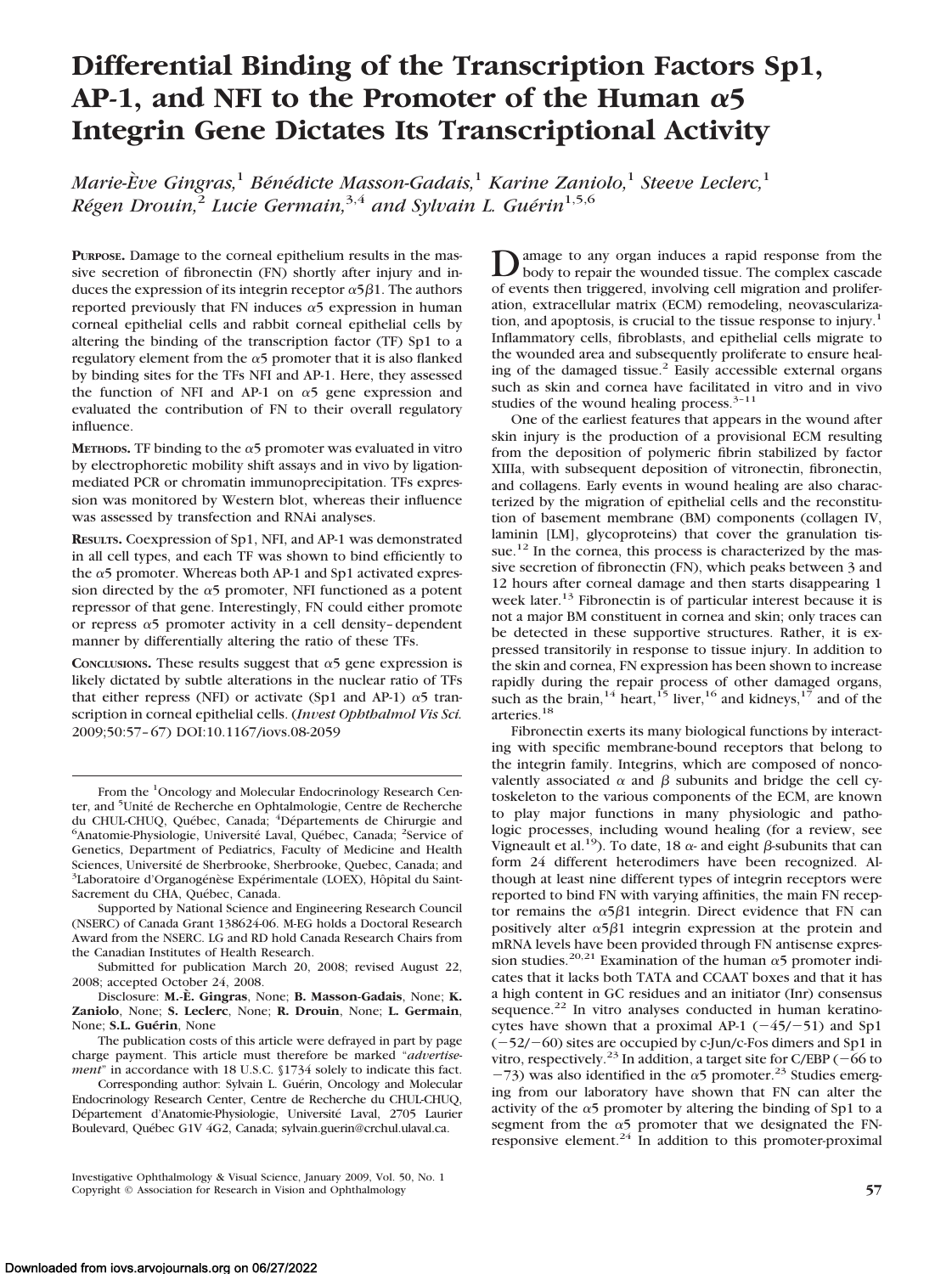site, Sp1 was found to interact with a more distantly located site (-117 and -101) from the  $\alpha$ 5 promoter.<sup>25</sup> Thorough examination of the  $\alpha$ 5 promoter revealed the presence of a putative binding site for the transcription factor (TF) nuclear factor I (NFI) located immediately upstream (from positions  $-67$  to  $-71$ ) of the proximal Sp1 and AP-1 sites. Although Sp1 is unquestionably recognized as a TF that positively influences gene transcription (for a review, see Zhao and Meng<sup>26</sup>), the picture is far more complex for NFI because the members of this family—the four isoforms NFI-A, NFI-B, NFI-C, and NFI-X have been reported to function either as repressors $27,28$  or activators<sup>29</sup> of gene transcription.

In this study, we examined the expression and binding of the TFs AP-1, NFI, and Sp1 to a short proximal region (SPR) from the basal promoter of the human  $\alpha$ 5 gene in corneal and skin epithelial cells and in HeLa cells. Direct interaction between these TFs and their respective  $\alpha$ 5 target sites was demonstrated in vitro and in vivo. Although Sp1 and AP-1 were found to function as activators of  $\alpha$ 5 gene transcription, NFI proved to be a potent repressor that competes with Sp1 and AP-1 for the availability of the  $\alpha$ 5 SPR.

## **METHODS**

All experiments were conducted in voluntary compliance with the ARVO Statement for the Use of Animals in Ophthalmic and Vision Research, and the Laval University Animal Care and Use Committee approved all procedures. This study was also conducted in accordance with our institution's guidelines and the Declaration of Helsinki. The protocols were also approved by the institution's Committee for the Protection of Human Subjects.

#### **Plasmids and Oligonucleotides**

The plasmids  $-132\alpha$ 5-CAT and  $-92\alpha$ 5-CAT, which bear the human  $\alpha$ 5 gene promoter extending up to  $5'$  positions  $-132$  and  $-92$ , have been previously described.<sup>30</sup> The derivatives from  $-92\alpha$ 5-CAT, which bear mutations into the Sp1, NFI, and AP-1 sites, either individually  $(-92\alpha 5/\beta p1m; -92\alpha 5/\text{NF}$ Im;  $-92\alpha 5/\text{AP}1m$ ) or in combination  $(-92\alpha 5/\text{NF}$ Sp1m + AP1m;  $-92\alpha$ 5/Sp1m + NFIm;  $-92\alpha$ 5/NFIm + AP1m;  $-92\alpha$ 5/ Sp1m+NFIm+AP1m), were produced through site-directed mutagenesis (QuikChange Site-Directed Mutagenesis kit, Stratagene, La Jolla, CA) using the following mutated oligonucleotides: Sp1m, 5--GCCGGGAGTTTGGCAAACT**AAAAAA**CGCGTTGAGTCATTCGCCT-CTGGGAGG-3'; NFIm, 5'-GGGCTCAGCCGGGAGTTT**AAA**AAACTC-CTCCCCGCG-3-; and AP-1m, 5--CTCCTCCCCGCGTT**A**A**AAA**ATTCGC-CTCTGGGAGGTTTAGGAAGCGGC-3'. Mutated residues are in bold. The plasmid PXGH5, which bears a secreted version of the human growth hormone (hGH), is a kind gift of David D. Moore (Department of Molecular and Cell Biology, Baylor College of Medicine, Houston, TX).

All double-stranded oligonucleotides were chemically synthesized (Biosearch 8700 apparatus; Millipore, Billerica, ME). They contained the human  $\alpha$ 5 promoter from positions -36 to -82 ( $\alpha$ 5.4, 5'-GAT-CAGCCGGGAGTTTGGCAAACTCCTCCCCGCGTTGAGTCATTCGCC-TCT-3') or its derivative, which bear mutations into the  $\alpha$ 5 Sp1 site (5--GCCGGGAGTTTGGCAAACT*AAAAAA*CGCGTTGAGTCATTCGCCT-CTGGGAGG-3'), the DNA-binding site for human NF-I (5'-GATCTT-ATTTTGGATTGAAGCCAATATGAG-3'), the AP-1 site from the  $\alpha$ 5 promoter and located from positions  $-59$  to  $-37$  (5'-GATCCCCGCGT-TGAGTCATTCGCCTC-3')<sup>23</sup> or its mutated derivative (AP-1m; 5'-GAT-CCCCGCGTTAAAAAATTCGCCTC-3'), and the high-affinity binding site for Sp1 (5'-GATCATATCTGCGGGGGGGGGGAGACACAG-3').

## **Cell Culture**

Human corneal epithelial cells (HCECs) were isolated from the eyes of either a 9- or a 62-year-old donor (for transfection analyses) or from either a 10-month-old or a 59-year-old donor (for ligation-mediated PCR

[LMPCR]; eyes were obtained through the Eye Bank from the CHUL Research Center) and were cultured as reported.<sup>31</sup> Rabbit corneal epithelial cells (RCECs) were isolated and grown into supplemented hormonal epithelial medium (SHEM), as described.<sup>32</sup> When indicated, culture dishes were coated with human plasma FN at 8  $\mu$ g/cm<sup>2</sup>, as described.<sup>24</sup> Human skin keratinocytes (HSKs) were obtained from normal newborn foreskin specimens from a 17-day-old donor (HSKnb) or from normal adult (52-year-old donor) breast skin (HSKad) and were cultured with a feeder layer, as recently described.<sup>33</sup> Human HeLa cells (ATCC CCL 2) were grown in Dulbecco's modified Eagle's medium (DMEM; Gibco BRL) supplemented with 10% fetal bovine serum (FBS). All cells were grown under 5%  $CO<sub>2</sub>$  at 37°C, and gentamicin was added to all media at a final concentration of  $15 \mu g/mL$ . All primary cultured cells (HCECs, HSKs, RCECs) were used at passages 1 to 5.

#### **Transient Transfections and CAT Assays**

RCECs, HSKs, and HeLa cells were grown to 80% confluence and were transfected using the polycationic detergent Lipofectamine (Gibco BRL), as described.<sup>24,25</sup> Primary cultured HCECs were transfected according to the calcium phosphate precipitation procedure.<sup>34</sup> CAT activity was determined and normalized to secreted hGH, as described.<sup>34</sup> Each CAT value corresponded to the mean of at least three separate transfections performed in triplicate. Student's *t*-test was performed for comparison of the groups. Differences were considered to be statistically significant at  $P \leq 0.05$ . All data are expressed as mean  $\pm$  SD.

## **Nuclear Extracts, Electrophoretic Mobility Shift Assays, and Supershift Experiments**

Nuclear extracts were prepared from midconfluent cells, as detailed previously.<sup>24,25,27</sup> EMSAs were conducted, as described,<sup>24</sup> by incubating nuclear proteins with 5'-end labeled, double-stranded oligonucleotides bearing the binding sites for the TFs Sp1, NFI, and AP-1 or for the entire  $\alpha$ 5 promoter region ( $\alpha$ 5.4). When indicated, unlabeled oligomers for the TFs Sp1, NFI, and AP-1 (and its mutated derivative AP-1m) were added as competitors during the assay. For the displacement experiment in EMSA, recombinant Sp1 (kindly provided by Claude Labrie, Oncology and Molecular Endocrinology Research Center, CHUL, Québec, Canada), NFI (a carboxymethyl-Sepharose enriched preparation of rat liver NFI<sup>27</sup>), and AP-1 (Promega/Fisher, Ontario, Canada) were also used in EMSA, in combination with the  $\alpha$ 5.4-labeled probe. Supershift experiments in EMSA were conducted by incubating  $5 \mu$ g nuclear protein from RCECs in the presence of no polyclonal antibodies or  $2 \mu L$  polyclonal antibodies raised against the TFs Sp1, Sp3, c-Jun (catalog nos. sc-59, sc-644, and sc-45, respectively; Santa Cruz Biotechnology, Santa Cruz, CA), NFI (a kind gift of Peter C. Van der Vliet, Laboratory for Physiological Chemistry, Utrecht, The Netherlands), and AP-1 (c-Fos [Ab5] PC38; Oncogene Research Products, San Diego, CA).

#### **Western Blots**

Western blot analysis was conducted as described<sup>24</sup> using 30  $\mu$ g nuclear proteins. Membranes were blotted with the following primary antibodies (all purchased from Santa Cruz Biotechnology, except when otherwise indicated): rabbit polyclonal antibodies directed against the TFs Sp1 (catalog no. sc-59, 1:5000), Sp3 (catalog no. sc-644, 1:4000), NFI (catalog no. sc-5567, 1:1200), c-jun (catalog no. sc-45, 1:3000), JunD (catalog no. sc-74, 1:2000), FosB (catalog no. sc-7203, 1:900), c-Fos (catalog no. sc-52, 1:300), Fra-1 (catalog no. sc-605, 1:1000), and Fra-2 (catalog no. sc-604, 1:1200) or mouse monoclonal antibodies against JunB (catalog no. sc-46 1:3000), and actin (catalog no. CLT 9001, 1:35,000 dilution; Jackson ImmunoResearch Laboratories, West Grove, PA). The blots were then incubated with a 1:1000 dilution of a peroxidase-conjugated goat secondary antibody directed against either mouse (catalog no. 115-035-003; Jackson ImmunoResearch Laboratories) or rabbit (catalog no. 111-035-003; Jackson ImmunoResearch Laboratories) IgG, and immunoreactive complexes were revealed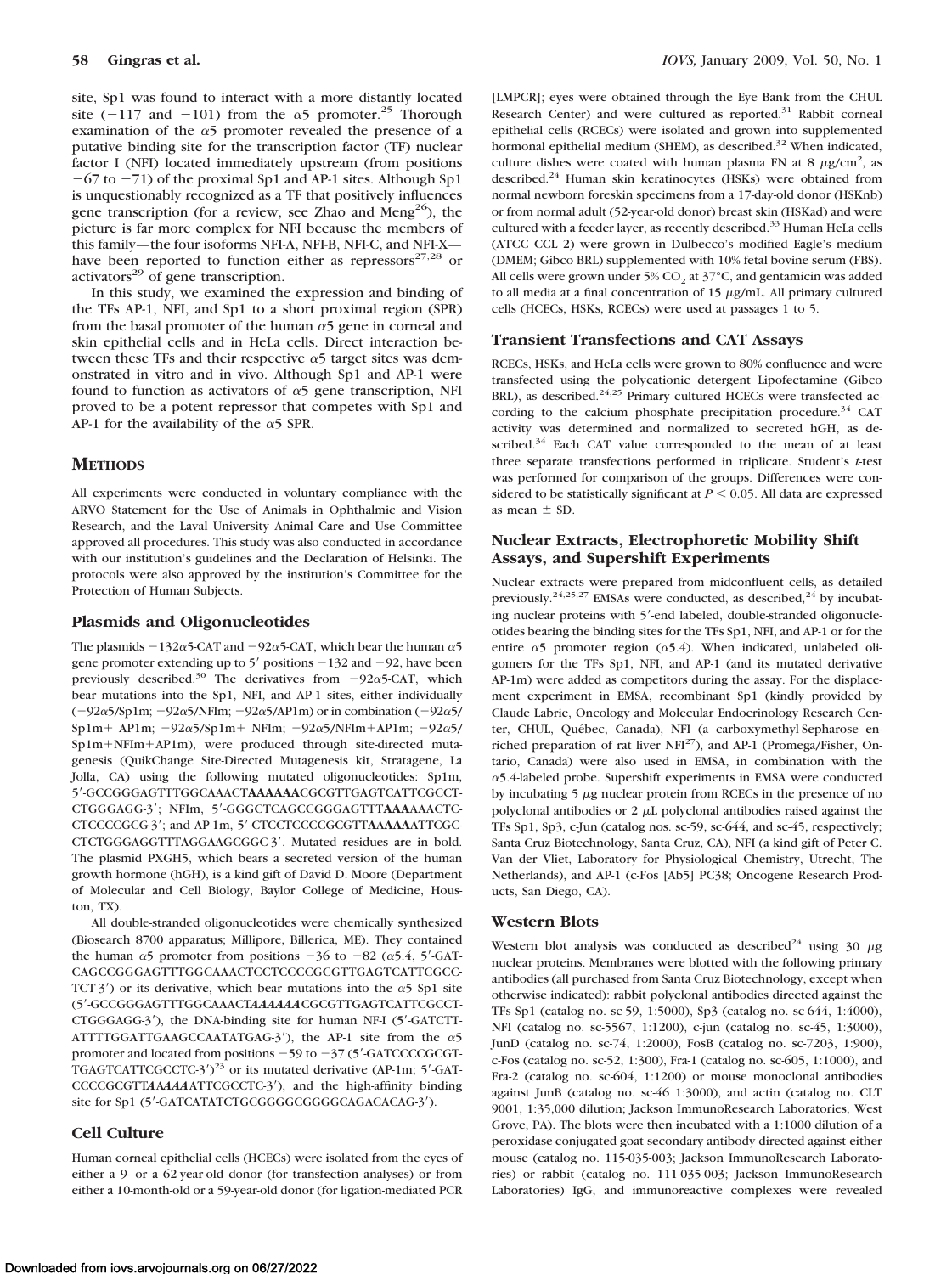with the use of a Western blot detection kit (Amersham, Baie d'Urfé, Canada).

#### **Chromatin Immunoprecipitation Assays**

ChIP analyses were conducted on HSKs grown to 80% confluence and chromatin immunoprecipitated with 1  $\mu$ g (5  $\mu$ g was used for Sp1) antibodies against the TFs Sp1, Sp3, NFI, JunB, c-Jun, JunD, FosB, c-Fos, Fra-1, and Fra-2, as previously reported.35,36 The resultant DNA was analyzed by PCR using a pair of primers (ITGA5-U, 5'-CTTAGGGGT-GGGGGACGC-3'; ITGA5-L, 5'-CGCCCGCTCTTCCCTGTC-3') spanning the  $\alpha$ 5 gene promoter. As a negative control, each ChIP sample was also subjected to PCR using primers (p21-U, 5'-AATTCCTCTGAAAGCT-GACTGCC3'; p21-L, 5'-AGGTTTACCTGGGGTCTTTAGA-3') specific to a region located approximately 2 kbp upstream from the human p21 promoter. Cycle parameters were denaturation at 99°C for 10 seconds, annealing at 68°C for 20 seconds, and extension at 72°C for 20 seconds, with 38 cycles.

## **Ligation-Mediated PCR**

HCECs were grown to 80% cell density and treated with 0.02% dimethyl sulfate (DMS; Sigma-Aldrich Canada), as described.<sup>37</sup> The methylated base residues were converted to strand breaks using hot piperidine. Ligation-mediated PCR (LMPCR) analyses were carried out as described<sup>37</sup> using the following primer sets: LMPCR5.1, 5'-CAGACA-ACCGGCTTCCAGC−3', position −236 to −218; LMPCR5.2, 5'-CTGGG-GAAAGGGGGTTGGAGGGGTGC-3', position -212 to -187; LMPCR6.1, 5'-CACGAGCAGCAACAGCAG-3', position +121 to +104; LMPCR6.2, 5'-CAGCGGCACGAGCGGGGGTCGG-3', position +106 to +85, allowing analysis of the  $\alpha$ 5 promoter from nt +65 to -167.

#### **RNAi Assays and RT-PCR Analyses**

Total RNA was isolated from midconfluent HSKad transfected either with a negative control (Silencer; Ambion, Austin, TX) or with predesigned siRNA duplexes (Silencer; Ambion) against the NFI (NFIA, NFIB, NFIC, and NFIX) or AP-1 (c-Jun, JunB and JunD) family of TFs and was reverse transcribed as described.25 The resultant first-strand cDNAs were used for PCR amplification of the  $\alpha$ 5 transcript (5' primer, GGCAGCTATGGCGTCCCACTGTGG-bp; 3' primer, GGCATCAGAG-GTGGCTGGAGGCTT-bp; PCR product, 171 bp) and the 18S ribosomal RNA (Quantum RNA 18S Internal Standards kit; Ambion). Cycle parameters were the same for all primers used (denaturation at 95°C for 30 seconds; annealing at 58°C for 30 seconds; extension at 72°C for 30 seconds). To eliminate the possibility that saturation of the PCR reaction was reached, amplifications were performed at 20, 22, 23, 24, 25, and 27 cycles. PCR amplification of the  $\alpha$ 5 product was linear from 22 to 25 cycles of amplification (data not shown).

## **RESULTS**

## **Transcription Factors Sp1, NFI, and AP-1 Expressed by Primary Cultured Cells and Established Cell Lines**

We previously demonstrated the binding of Sp1 to two discrete sites along the promoter of the  $\alpha$ 5 gene.<sup>24,25</sup> Interestingly, sequence examination of the proximal Sp1 site revealed that it is flanked by an NFI site on its 5' side and an AP-1 site on its 3' end (Fig. 1A). We therefore examined whether primary cultures of epithelial cells from either the skin (HSKs) or the cornea (RCECs and HCECs) could sustain DNA-binding activities for these TFs. As shown in Figure 1, nuclear extracts from each cell type could efficiently sustain DNA binding of Sp1, NFI, and AP-1 in EMSA (Fig. 1B,  $C+$ ). Similar results were obtained with HeLa cells (data not shown). The specificity for the formation of these complexes was established by the fact that either a 50- or a 250-fold molar excess of unlabeled oligonucleotides for Sp1, AP-1, and NFI strongly impaired or prevented the formation of their specific complexes in the EMSA, whereas their mutated derivatives (Sp1m and AP-1m for Sp1 and AP-1, respectively) or an oligomer bearing the unrelated Sp1 target site (for NFI) could not.

The expression of Sp1 (and its related family member, Sp3), NFI, and AP-1 was next monitored at the protein level in nuclear extracts prepared from HSKnb, RCECs, and HeLa cells. Sp1, Sp3, and NFI were expressed to varying levels in all types of cells (Fig. 1C). Because many isoforms exist for the AP-1– constituting subunits, antibodies against the Jun subunits JunB, c-Jun, and JunD and against the Fos subunits FosB, c-Fos, Fra-1, and Fra-2 were selected for analysis. As shown in Figure 1C, HeLa, HSKnb, and RCECs expressed the three Jun isoforms, though at different levels. Similarly, HeLa cells expressed the Fos subunits FosB and c-Fos, whereas HSKnb predominantly expressed the Fra-1 and Fra-2 Fos subunits. RCECs predominantly expressed Fra-2 (and, to some extent, Fra-1).

#### **Binding of Sp1, NFI, and AP-1 to the SPR from the Human 5 Gene Promoter In Vitro and In Vivo**

To assess whether Sp1, NFI, and AP-1 can bind the  $\alpha$ 5 SPR in vitro, EMSAs were conducted by incubating nuclear extracts from RCECs with a DNA-labeled probe  $(\alpha$ 5.4) that constitutes all three TF sites from the  $\alpha$ 5 promoter (Fig. 2A). Incubation of the  $\alpha$ 5.4 probe with the extract from RCECs yielded a number of DNA-protein complexes on gel (Fig. 2B, lane 1) whose formation was competed off by the addition of an excess of unlabeled  $\alpha$ 5.4 (lane 5). A similar excess of the unlabeled Sp1 oligomer substantially reduced the formation of these complexes (lane 2), yet some of them could still be detected under this condition. Unlabeled AP-1 and NFI oligomers had little, if any, influence on the formation of these complexes (lanes 3 and 4). Considering that the DNA-protein complexes corresponding to Sp1/Sp3 might have electrophoretic mobility similar to that of the NFI and AP-1 complexes on native gels, thereby masking their detection in EMSA, we conducted supershift experiments with polyclonal antibodies directed against NFI or AP-1 on the DNA-protein complexes that remained detectable with the addition of the Sp1-unlabeled oligonucleotide. As shown on Figure 2C, the addition of an excess of the unlabeled Sp1 oligonucleotide again could not prevent the formation of DNA-protein complexes in EMSA because at least three shifted bands could still be detected under this condition (compare lanes 1 and 2). Interestingly, the addition of an NFI antibody when the unlabeled Sp1 competitor was present prevented the formation of the strong, slowmigrating complex (Fig. 2C, lane 3; NFI) and increased the formation and the resolution of a faster migrating complex that otherwise appeared as a faint band in lane 2. On the other hand, adding an AP-1 antibody strongly impaired the formation of this complex and yielded a supershifted complex on the gel (Fig. 2C, lane 4; AP-1). A similar supershift experiment was conducted for Sp1 but in the presence of the unlabeled AP-1 and NFI oligonucleotides to prevent any interference by both these TFs on the recognition of the  $\alpha$ 5.4-labeled probe by Sp1. The addition of the Sp1 antibody strongly reduced the formation of the slow-migrating complex but had a modest influence on the fast-migrating one (Fig. 2C, compare lanes 5 and 6), whereas adding Sp3 antibody considerably reduced and prevented the slow- and fast-migrating complexes, respectively (lane 7). Incubation in the presence of the Sp1 and Sp3 antibodies prevented the formation of all complexes and yielded a supershifted band that corresponded to DNA-bound Sp1 or Sp3 complexed with the Sp1 and Sp3 antibodies (lane 8). Therefore, Sp1/Sp3, NFI, and AP-1 all individually had the ability to bind SPR from the  $\alpha$ 5 promoter in vitro.

We then sought to determine whether Sp1, NFI, and AP-1 would also bind to their corresponding target site in the  $\alpha$ 5 SPR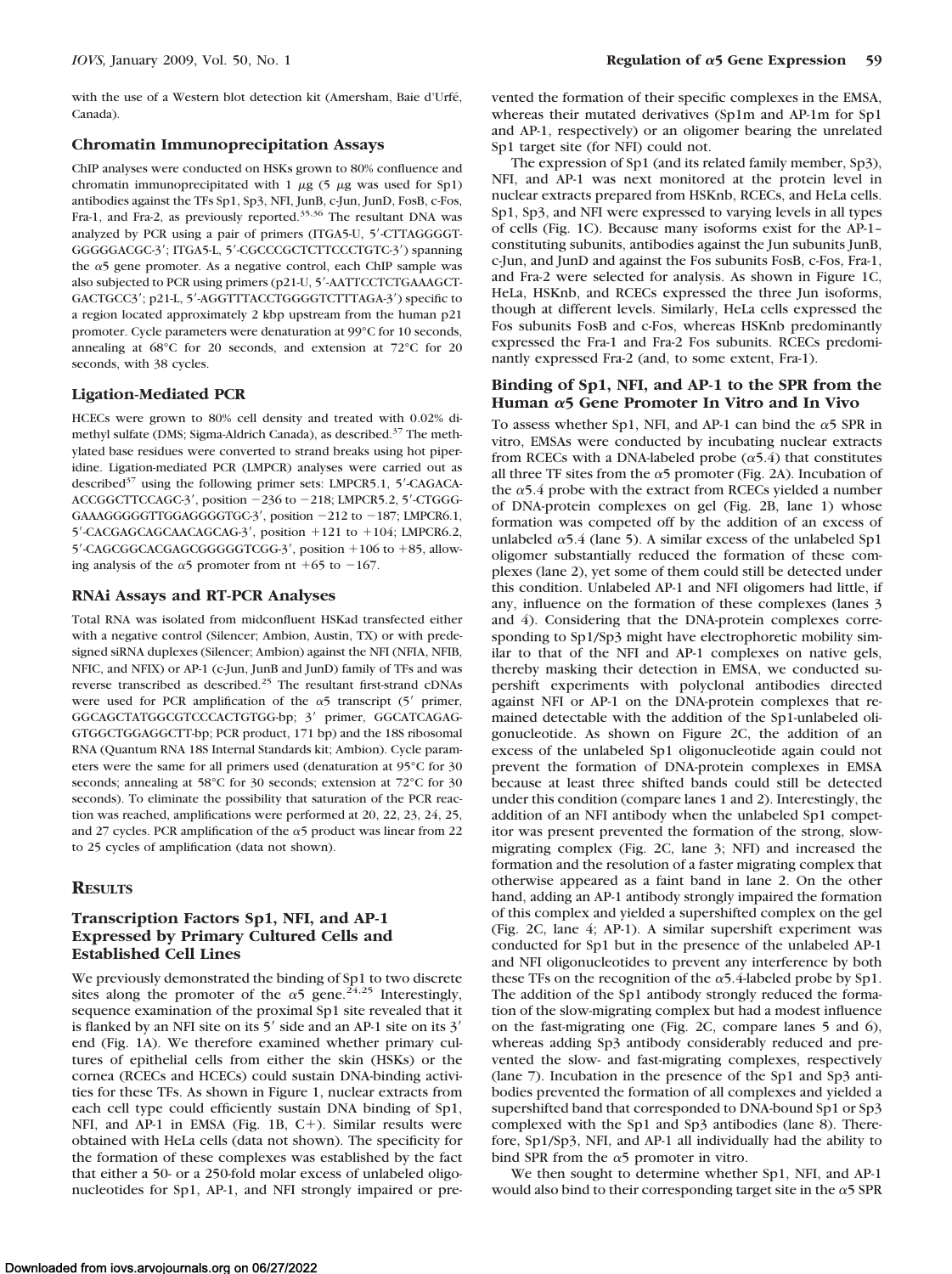# А.



**FIGURE 1.** Expression of Sp1, NFI, and AP-1 in primary cultured cells. (**A**) Target sites identified for Sp1, NFI, and AP-1 are shown along the DNA sequence of the  $\alpha$ 5 promoter. (**B**) DNA-labeled probes bearing the binding sites for the TFs Sp1 and NFI or for AP-1 in the  $\alpha$ 5 promoter were incubated with nuclear proteins (7.5  $\mu$ g each) from midconfluent RCECs, HSKs, and HCECs in the presence of no  $(C+)$  or 50- and 250-fold molar excesses of unlabeled competitors (Sp1, Sp1m, AP-1, AP-1m, NFI). Formation of DNA/protein complexes was then monitored by EMSA.  $C$ -. labeled probe alone;  $C+$ , probe with proteins but without competitor; U, free probe. (**C**) Nuclear extracts from RCECs, HSKnb, and HeLa cells were Western blotted with antibodies against the TFs Sp1, Sp3, NFI, JunB, c-Jun, JunD, c-Fos, FosB, Fra-1, and Fra-2. Actin expression was also monitored as a normalization control.

in living cells using in vivo LMPCR. As shown on Figures 3A and 3B (also summarized in Fig. 3C), comparison of the band intensity between the in vivo (v) and in vitro (t) treatments revealed that many G residues are either partially or totally protected in the area from the  $\alpha$ 5 promoter which also bears the Sp1, NFI, and AP-1 sites (one G residue was protected on the bottom strand in the NFI site, seven residues were protected on the bottom strand in the Sp1 site, and three residues [two on the top and one on the bottom strand] were protected in the AP-1 site).

The binding of Sp1, Sp3, NFI, and AP-1 to the  $\alpha$ 5 SPR was further examined in vivo by ChIP assays. Because conducting this experiment on that number of TFs required a large quantity of cells, we selected HSKs over HCECs primarily because skin biopsy samples are easier to obtain than human corneas. Antibodies against Sp1, Sp3, and NFI, and those directed against all the AP-1 Jun and Fos subunits, enriched the  $\alpha$ 5 promoter sequence in HSKs, indicating that this genomic area is bound in vivo by these TFs (Fig. 3D). In contrast, none of

these antibodies could enrich a region located approximately 2 kbp upstream from the p21 promoter that is used as a negative control for the ChIP assay.<sup>35</sup>

## **Regulatory Influence of Sp1, AP-1, and NFI on the 5 Promoter-Driven Transcription**

The plasmid  $-92\alpha$ 5-CAT, which bears the  $\alpha$ 5 promoter from position  $-92$  to  $+23$  and therefore comprises the intact Sp1, NFI, and AP-1 sites from the SPR, or derivatives mutated into each of these sites, was transfected into primary cultured RCECs, HCECs, and HSKs or in HeLa cells. Mutating the Sp1 site (in  $-92\alpha$ 5/Sp1m) had only a marginal effect on the activity directed by the  $\alpha$ 5 promoter in RCECs and HSKs but unexpectedly resulted in a near fivefold increase in HeLa cells (Fig. 4A). On the other hand, mutations that prevented the binding of AP-1 (in  $-92\alpha$ 5/AP-1m) considerably impaired  $\alpha$ 5 promoter activity in RCECs and HeLa cells but resulted in a weak but significant 2.3-fold increase in HSKs. Mutating the NFI site (in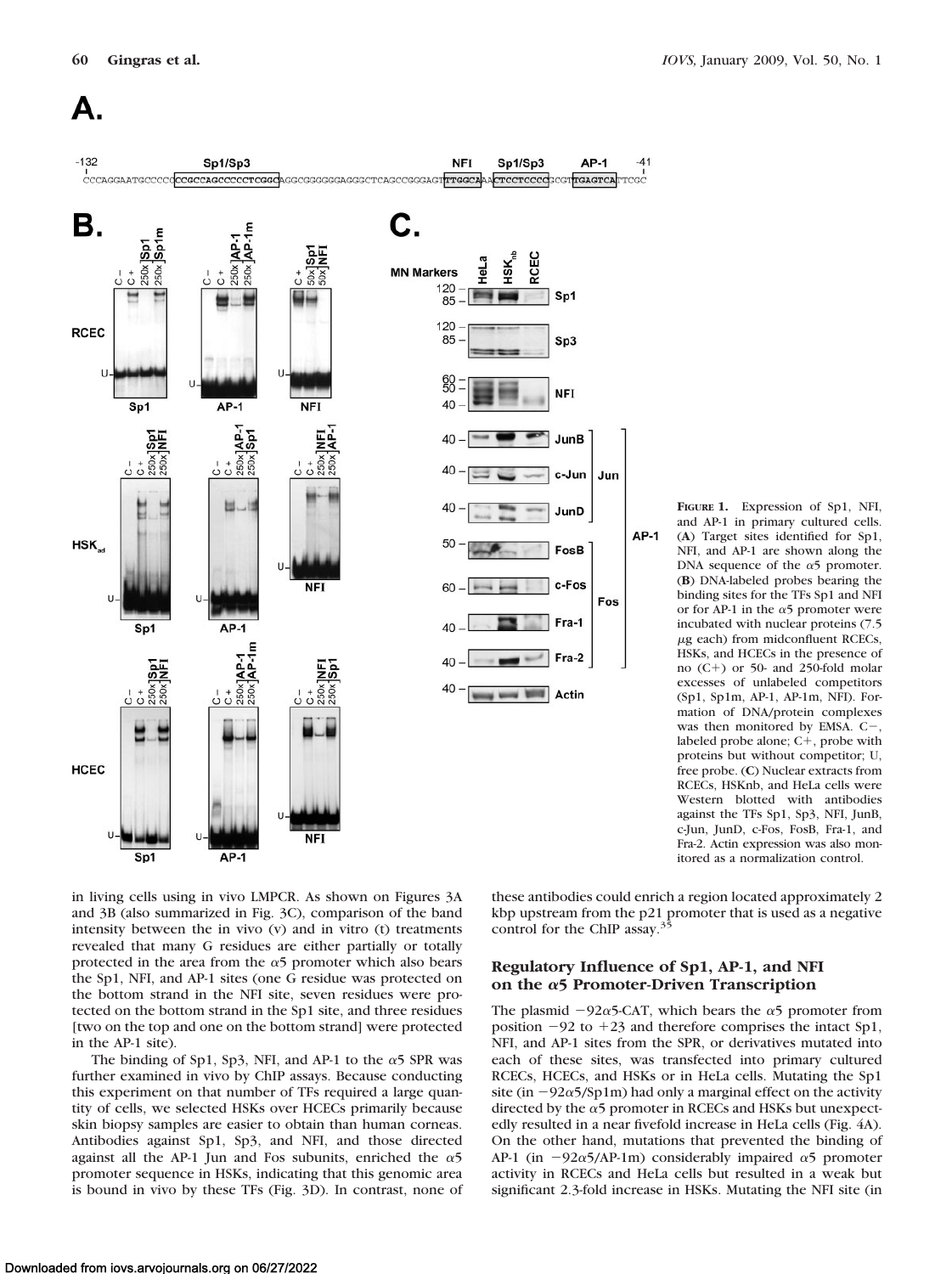**FIGURE 2.** EMSA competition and supershift analyses of Sp1, AP-1, and NFI binding to the  $\alpha$ 5 basal promoter in vitro. (**A**) Schematic representation of the  $\alpha$ 5.4 oligonucleotide used as the probe. (**B**) The  $\alpha$ 5.4 oligonucleotide was labeled and incubated with nuclear proteins  $(7.5 \mu g)$  from midconfluent RCECs either alone (C, *lane 1*) or in the presence of a 100fold molar excess of unlabeled competitors (Sp1, AP-1, NFI, or  $\alpha$ 5.4; *lanes 2–5*, respectively). Formation of DNA/protein complexes was monitored by EMSA on a 6% native gel. (C) The  $\alpha$ 5.4 probe was incubated with nuclear proteins  $(7.5 \mu g)$  from RCECs grown to 80% cell density either alone (C and C+; *lanes 1, 2, 5*) or with antibodies against AP-1 (2  $\mu$ L; *lane 4*), Sp1 (1  $\mu$ L; *lanes 6, 8*), Sp3 (1 μL; *lanes* 7, 8), or NFI (2 μL; *lane* 3). This experiment was conducted with or without 500-fold molar excess of unlabeled competitors (either Sp1 [*lanes 2, 3*] or a combination of AP-1 and NFI [*lanes 6 – 8*]). C, probe with proteins but without competitor;  $C^+$ , probe with proteins and competitors; SSC, supershifted complexes; NS, nonspecific complexes; U, free probe.





 $-92\alpha$ 5/NFIm) caused a dramatic increase in  $\alpha$ 5 promoter activity in all types of cells (ranging from 5- to 16-fold increases), indicating that NFI is a potent repressor of  $\alpha$ 5 transcription.

We next compared the activity directed by double TF mutants with that of the promoter construct in which all three sites are mutated  $(-92\alpha 5/Sp1+NFI+AP-1m)$ . Double-mutating both the NFI and the AP-1 sites ( $-92\alpha$ 5/ NFI+AP-1m), thereby leaving only the Sp1 site intact, resulted in 2.9- and 2.4-fold increases in CAT activity in RCECs and HSKnb, respectively, but yielded no change in HeLa cells when compared with the activity encoded by the triple mutant construct (Fig. 4B). On the other hand, the  $-92\alpha 5/Sp1+NFIm$  construct resulted in a substantial (5-fold to 8-fold) increase in  $\alpha$ 5 promoter activity, indicating that most of the positive regulatory influence of the  $\alpha$ 5 SPR is determined by AP-1 and not by Sp1 in RCECs and HeLa cells, whereas both TFs contribute, though to different levels, to the transcription of the  $\alpha$ 5 gene in HSKnb cells. Preserving only the NFI site in the double-mutant  $-92\alpha$ 5/ Sp1+AP-1m again resulted in a dramatic repression of  $\alpha$ 5 promoter function in all types of cells (8-fold to 25-fold).

Evidence that NFI represses  $\alpha$ 5 expression was further examined through the suppression of the endogenous NFI transcripts by RNAi. Preliminary experiments indicated that primarily NFI-B and NFI-C, but not NFI-A or NFI-X, accounted for the repression of the activity directed by the  $-92\alpha$ 5 construct (data not shown). Indeed, suppression of NFI-B and NFI-C by RNAi in HSKad cells translated into a substantial increase in the expression of the endogenous  $\alpha$ 5 mRNA transcript (Fig. 5A; left). Examination of NFI DNA-binding properties in NFI-B+C siRNA-transfected cells revealed a strong increase in the DNA binding of the NFI isoforms with lower electrophoretic mobility (most likely the consequence of the remaining NFI-A and NFI-X proteins), whereas fast-migrating NFI isoforms (likely NFI-B and NFI-C) completely disappeared (Fig. 5B; left). Consistent with the weak influence of Sp1 observed in transfection, suppression of Sp1 through RNAi had

no significant influence on the transcription of the  $\alpha$ 5 gene (Fig. 5A; middle), despite that Sp1 siRNAs were particularly effective in suppressing Sp1 expression in HSKs (as revealed through EMSA analysis; Fig. 5B; middle). Given that all three Jun subunits from the transcription factor AP-1 are expressed in HSKad cells, we simultaneously suppressed the expression of JunB, c-Jun, and JunD through RNAi to achieve efficient knockdown of AP-1 expression in these cells. Unlike that of Sp1, RNAi inhibition of AP-1 translated into a dramatic reduction in the expression of the endogenous  $\alpha$ 5 mRNA transcript (Fig. 5A; right), consistent with a decrease in the DNA binding of AP-1 in RNAi-treated cells (Fig. 5B; right). Therefore, AP-1 is a strong activator and NFI is a strong repressor of  $\alpha$ 5 promoter activity, whereas Sp1 only functions as a weak activator.

#### **Competition of NFI with Sp1 but Not AP-1** for Availability of  $\alpha$ <sup>5</sup> SPR

Because the binding sites for Sp1, AP-1, and NFI are located close to each other on the  $\alpha$ 5 basal promoter, we next determined whether these TFs compete with each other for the availability of this regulatory element. As shown on Figure 6A, increasing the concentration of Sp1 while keeping that of NFI constant resulted in near complete abolition of NFI binding to the  $\alpha$ 5 SPR element and in the progressive appearance of the Sp1 complex (identical results were also obtained when Sp1 was kept constant while NFI was increased; data not shown). However, no additional complex with an electrophoretic mobility distinct from that yielded by each TF was produced, indicating that Sp1 and NFI could not bind simultaneously but rather competed with each other for the availability of the SPR.

Increasing AP-1 while keeping Sp1 constant resulted in the formation of a new, slower migrating DNA-protein complex (Fig.  $6B$ ,  $\Omega$ ) whose intensity increased as the amount of AP-1 was increased (identical results were obtained when AP-1 was kept constant while increasing Sp1; data not shown). This result suggested that AP-1 does not compete with Sp1 but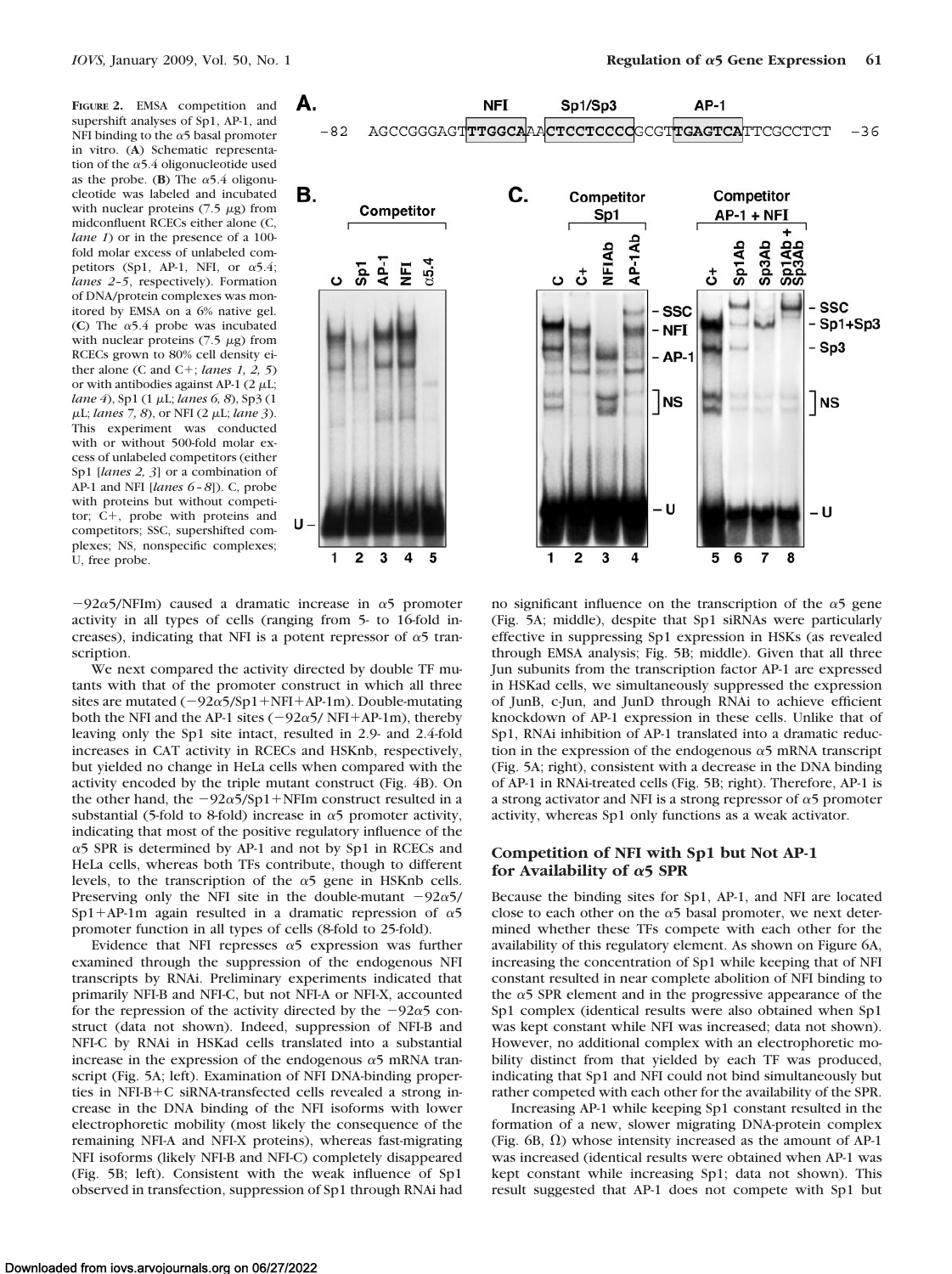

**FIGURE 3.** Analysis of Sp1, NFI, and AP-1 binding to the  $\alpha$ 5 promoter in vivo. (A) Binding of nuclear proteins from HCECs to the  $\alpha$ <sup>5</sup> promoter was examined in vivo by LMPCR on either the bottom (**A**) or the top (**B**) strand. *Lane 1*: DNA treated with  $K_2PdCl_4$  to reveal the position of the adenine (A) residues. *Lanes 2* and *3*: naked DNA, purified from primary fibroblasts treated in vitro (t) with DMS to reveal the position of the guanine (G) residues. *Lanes 4 –7*: DNA purified from HCECs isolated from two different donors and then treated in vivo (v) with DMS. (**B**) *Lane 1*: DNA treated with K<sub>2</sub>PdCl<sub>4</sub>. *Lane 2*: naked DNA, purified from fibroblasts treated in vitro (t) with DMS. *Lane 3*: DNA from HCECs grown to 80% cell density and treated in vivo (v) with DMS. The positions of the footprinted G residues within each of the TFs binding site (Sp1, NFI and AP-1) is indicated with *arrows*. (**C**) The G residues found to be protected in vivo are shown (*bold*) along the  $\alpha$ 5 promoter sequence. (**D**) ChIP analysis of Sp1, AP-1, and NFI binding to the  $\alpha$ 5 promoter in adult (HSKad) or newborn (HSKnb) HSKs. Cross-linked DNA-protein complexes were immunoprecipitated with antibodies to Sp1, Sp3, NFI, JunB, c-Jun, JunD, FosB, c-fos, Fra-1 and Fra-2. A "no antibody" (No Ab) control that contains chromatin but no antibody, an "input" sample corresponding to 0.2% of the total input chromatin, and a "mock" sample that does not contain chromatin were analyzed by PCR using primers specific to the  $\alpha$ 5 promoter  $(-262/+23)$ . PCR amplification of a gene segment located approximately 2000 bp upstream from the p21 promoter was also conducted on the same sample as a negative control.

rather binds simultaneously with this TF to the labeled probe, therefore lowering its electrophoretic mobility on gel. Adding antibodies against Sp1 (Fig. 6C, lane 7) or AP-1 (Fig. 6C, lane 8), either individually or in combination (Fig. 6C, lane 9), reduced or prevented the formation of the  $\Omega$  complex and led to the formation of supershifted complexes (SCs), therefore demonstrating that both proteins are indeed constituents of this slow-migrating complex (Fig. 6C).

We then repeated the experiment on AP-1 and NFI. Again, increasing the amount of NFI while keeping that of AP-1 constant eliminated the band corresponding to the AP-1/labeled probe complex but yielded a new slower-migrating complex on gel (Fig.  $6D$ ,  $\emptyset$ ; also compare lanes 4 and 5 in Fig.  $6C$ ). That both AP-1 and NFI are constituents of the  $\emptyset$  complex was again demonstrated by supershift analysis because the NFI and AP-1 antibodies, added individually (Fig. 6E, lanes 4 and 5) or in combination (Fig. 6E, lane 6), could strongly impair the formation of this new complex and yield supershifted complexes, indicating that both TFs can bind simultaneously to the  $\alpha$ 5 SPR.

Given that NFI is a repressor but that both Sp1 and AP-1 are activators of  $\alpha$ 5 gene transcription, we next examined how increasing the amount of NFI would alter the occupation of the  $\alpha$ 5 SPR by Sp1 and AP-1. As Figure 6F indicates, incubation of the labeled probe with Sp1 and AP-1 again resulted in the formation of the  $\Omega$  Sp1/AP-1/DNA complex (lane 5). However, as NFI was added (lanes  $6-8$ ), formation of the  $\Omega$  complex progressively decreased while that of the NFI/AP-1 Ø complex appeared on the gel. No complex corresponding to the recognition of the probe only by AP-1 was visible, indicating that all AP-1 proteins were sequestered into the Ø NFI/AP-1 multiprotein-DNA complex. Therefore, we concluded that AP-1 could occupy the  $\alpha$ 5 promoter SPR simultaneously with Sp1 or NFI, whereas the binding of Sp1 and NFI did not occur in vitro.

## **Alteration of the Expression and DNA-Binding Properties of Sp1, NFI, and AP-1 in a Cell Density–Dependent Manner by Fibronectin**

We have shown previously that reaching cell quiescence by maintaining keratinocytes and RCECs at postconfluence for more than 2 days also translates to a dramatic reduction in the expression of  $Sp1<sup>25</sup>$  No such experiments have been conducted for NFI and AP-1. Therefore, we cultured RCECs to varying confluences and assessed the DNA-binding properties of Sp1, NFI, and AP-1 under these culture conditions. As shown on Figure 7A, binding of all three TFs was severely reduced in the absence of FN as RCECs reached 5 days postconfluence (C5d). Indeed, no Sp1 binding could be observed at C5d, whereas alternative, fast-migrating complexes likely resulting from protein degradation were clearly visible for AP-1 and NFI, which also coincided with the disappearance of their typical, slow migrating complexes in EMSA. Unlike the detrimental influence that cell density exerts on Sp1 expression, FN causes a substantial increase in its DNA-binding properties without significantly altering Sp1 expression at the protein level, when cells are at high confluence.<sup>24</sup> Because FN is massively secreted in tissue during wound healing, we evaluated whether it might have any influence on the cell density– dependent extinction of Sp1, NFI, and AP-1 in RCECs. At 50% confluence, FN caused a dramatic increase in the DNA-binding properties of all three TFs, particularly AP-1 (Fig. 7A). Interestingly, at 80% confluence, FN acted positively on the DNA-binding properties of Sp1 and NFI, but not on that of AP-1. In addition, FN significantly reduced the rate of Sp1 and NFI degradation as RCECs reached C5d but had only a marginal influence on the extinction of AP-1. Besides reducing the degradation of NFI at lower cell densities, FN unexpectedly increased its DNA-binding properties at C5d, well above the level observed at midconfluence (Fig. 7A).

Because NFI is a repressor of  $\alpha$ 5 promoter function, we tested whether this shift toward NFI binding at postconfluence combined with the extinction of AP-1 would also translate into alteration in the activity directed by the  $\alpha$ 5 promoter in transfected cells grown on FN at varying densities. As shown on Figure 7B, FN had little influence on the  $\alpha$ 5 promoter when cells were seeded at a low density (1.5  $\times$  10<sup>4</sup> cells/cm<sup>2</sup>), a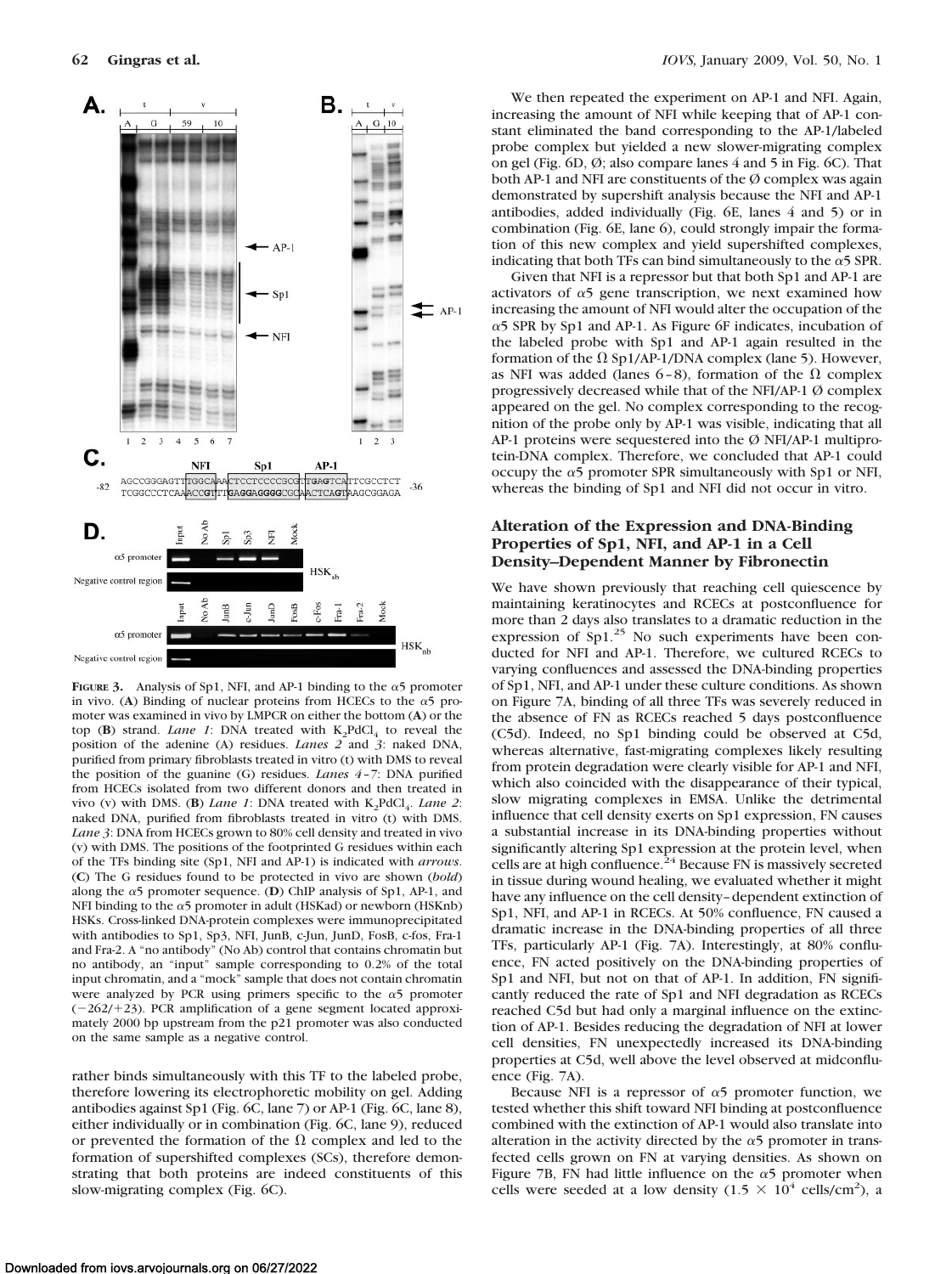

**FIGURE 4.** Transfection of the mutated  $\alpha$ 5 promoter constructs. The  $-92\alpha$ 5 construct or derivatives that bear mutations (indicated by "X") in the AP-1, Sp1, and NFI sites, either individually (**A**) or in combination (**B**), were transfected into RCECs, HCECs, HSKs, and HeLa cells. Cells were harvested 72 hours after transfection, and CAT activities (expressed as (%CAT/4 h/100 µg proteins)/ng hGH) were determined and expressed relative to the level directed by either the  $-92\alpha$ 5 (A) or  $-92\alpha$ 5/Sp1m+AP-1m+NFIm (B) construct. \*CAT activities statistically different from those measured with either  $-92\alpha$ 5 (A) or  $-92\alpha$ 5/Sp1m+AP-1m+NFIm (B).  $P < 0.05$ ; paired samples, *t*-test.

condition that yielded less than 50% coverage of the culture plate at the time of cell harvesting. However, increasing the cell density further to  $2.5 \times 10^4$  cells/cm<sup>2</sup> (yielding near 70%) coverage of the plate [SC]) resulted in a 10-fold increase in  $\alpha$ 5 promoter activity. FN responsiveness reached a peak at 4.5  $\times$  $10^4$  cells/cm<sup>2</sup>, a condition that yielded nearly 100% coverage of the culture plate (C). Seeding RCECs at a density of  $6.5 \times 10^4$ cells/cm2 almost entirely abolished cell responsiveness to FN. Interestingly, the strong positive influence that FN exerted on the  $\alpha$ 5 promoter activity turned into a negative function (3-fold repression) when cells were seeded at  $1 \times 10^5$  cells/cm<sup>2</sup>, a condition that maintained the cells at postconfluence for 72 hours before their isolation (C3d). We therefore conclude that FN has the ability to promote or suppress expression directed by the  $\alpha$ 5 gene promoter in a cell density-dependent manner.

## **DISCUSSION**

Tremendous progress has been achieved in the past decade in the understanding of the molecular events that characterize wound healing of damaged tissues. To properly heal the damaged epithelium of any given tissue, cells must first release themselves from the BM through hemidesmosome (HD) dissociation and then reorganize their cell-substrate contacts to allow migration. The heterodimeric transmembrane cell surface receptors that belong to the integrin family happen to be critical for modulating HD and focal contacts because they can bind ECM proteins through their extracellular portion and

interact with cytoskeletal structures through their intracellular regions (for a review, see Vigneault et al.<sup>19</sup>). As HDs are disassembled and the intact BM progressively degraded, migrating epithelial cells use a provisional matrix in the wound bed that is particularly rich in FN.<sup>38</sup> While this is occurring, a rapid change in the pattern of integrin expression is observed in the epithelial cells that border the wounded area. One of the most affected receptors is the FN-binding integrin  $\alpha$ 5 $\beta$ 1, whose expression, nearly undetectable in intact epithelia, has been reported to dramatically increase in corneal<sup>13,39</sup> and skin<sup>40</sup> epithelial cells in response to the massive secretion of FN that accompanies wound repair. Given that appropriate transcription of the  $\alpha$ 5 gene is critical to ensure proper wound healing of injured tissues, we investigated in further detail the basal core promoter of that gene to decipher which TFs actually contribute to direct expression of this integrin subunit gene during that process. The basal  $\alpha$ 5 promoter was found to bear a proximal small regulatory element (SPR) that binds three distinct TFs—Sp1, NFI, and AP-1— under in vivo and in vitro conditions. Primary cultured RCECs, HCECs, and HSKs and tissue culture HeLa cancer cells were found to express varying levels of these TFs. We demonstrated that Sp1 and AP-1 are activators of  $\alpha$ 5 gene transcription, whereas NFI is a potent repressor of that gene. Because of the proximity of their respective target site, these TFs could not bind simultaneously to the  $\alpha$ 5 basal promoter but only bound the SPR as pairs (AP-1/ Sp1 or AP-1/NFI but not Sp1/NFI). Most of all, the stability of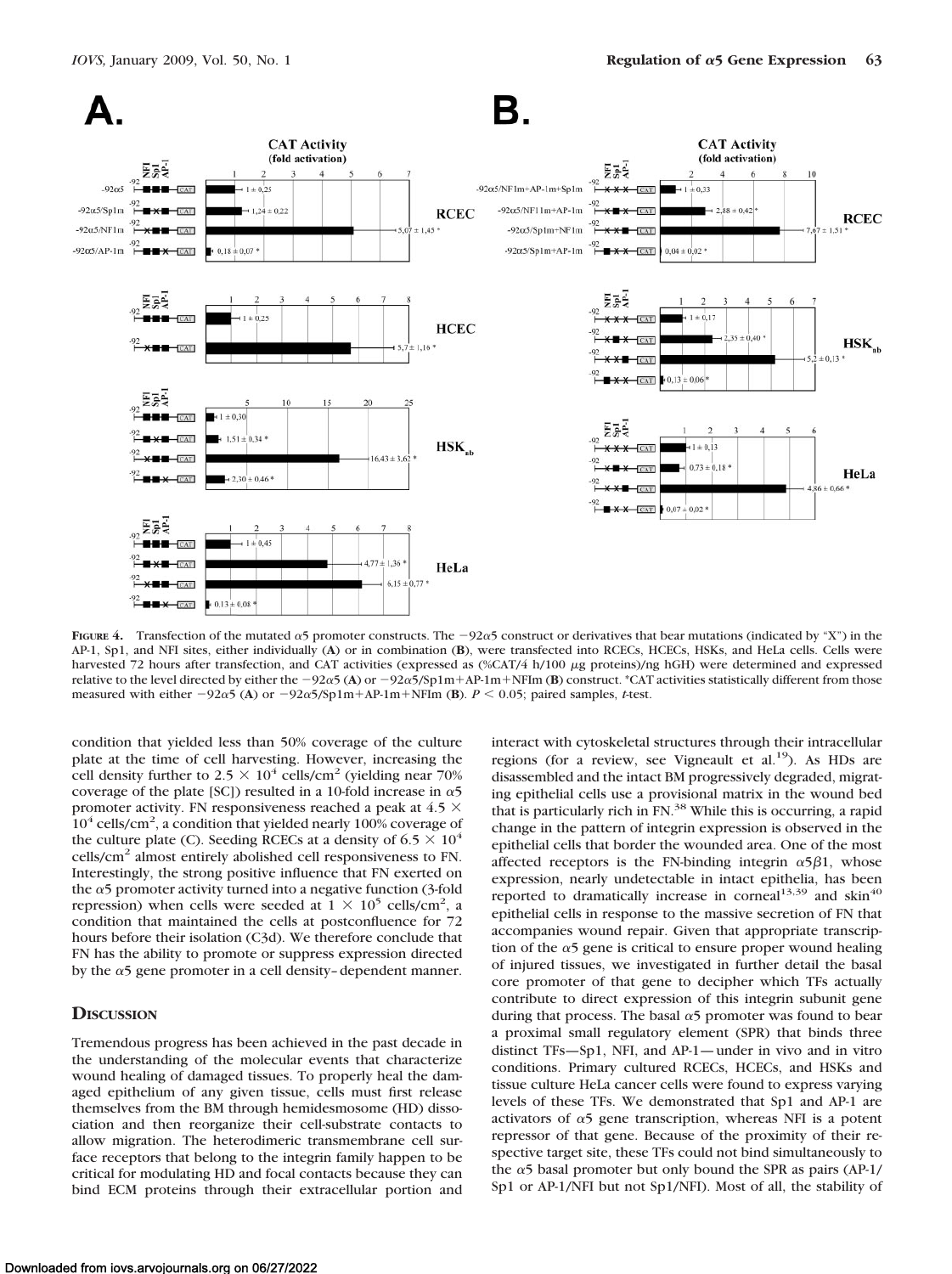

these TFs was found to be considerably improved in corneal epithelial cells grown in the presence of FN.

The presence of closely located target sites for the TFs Sp1, AP-1, and C/EBP in the basal promoter from the human  $\alpha$ 5 gene was reported a few years ago by Corbi et al.<sup>23</sup> Both the Sp1 and the AP-1 sites, which have been mapped at the same positions as those reported here, correspond to high-affinity target sites for these TFs. However, that reported for C/EBP, which overlaps the NFI site identified in the present study, diverges from the consensus because it only preserves 6 of 10 residues from the C/EBP prototypical sequence<sup>23</sup> and is therefore likely to be a low-affinity target site for this TF. In addition, no direct demonstration that any of these TFs was truly interacting with their respective target site in vivo was provided. Most important, mutations that disrupted the  $\alpha$ 5 C/EBP-binding site could not prevent in any way the repression of the  $\alpha$ 5 promoter by C/EBP,<sup>23</sup> suggesting that C/EBP must interact with the  $\alpha$ 5 promoter through a target site different from that identified by Corbi et al. Interestingly, a study recently published by Koria and Andreadis<sup>41</sup> provided evidence that the  $-65$  to  $-75$  area from the  $\alpha$ 5 promoter, which also bears the NFI-C/EBP binding sites, accounts for the keratinocyte growth factor (KGF)-dependent upregulation of  $\alpha$ 5 gene expression because mutations that disrupt NFI binding also abolished this regulatory effect of KGF, suggesting that members from the NFI family may account, at least in part, for the regulatory influences of KGF.

The structural integrity of the  $\alpha$ 5 Sp1/NFI/AP-1 SPR is not unique to the  $\alpha$ 5 promoter. Indeed, the presence of these three TFs sites has been reported in the basal promoter from the human tissue-type plasminogen activator  $(t-PA)$ ,<sup>42</sup> though they are scattered on a much longer segment of the t-PA promoter (79 bp compared with 30 bp for the  $\alpha$ 5 promoter). In addition, the overall structure of the basal promoter from the human  $\alpha$ 2 and  $\alpha$ 5 integrin subunit genes was also reported to be similar in that they share the same set of TF target sites (Sp1, AP-1, and C/EBP) in the same position and distance from the mRNA start site.<sup>23</sup> Adjacent or overlapping AP-1 and NFI sites are also frequently encountered in regulatory regions of viral genes but have been observed in many eukaryotic gene systems, including the  $\alpha$ 1-antichymotrypsin gene.<sup>43</sup> The proximity of these two binding sites suggests the opportunity for interaction be-

**FIGURE 5.** Influence of RNAi suppression of Sp1, NFI, and AP-1 on expression of the endogenous  $\alpha$ 5 gene. (**A**) Total RNAs extracted from HSKad cells transfected with the siRNA silencer negative control (Ctl) or with the siRNA duplexes directed against the NFI (*left*), Sp1 (*middle*) or AP-1 (*right*) transcript were PCR amplified using primers specific to the 5 and 18S ribosomal RNAs. (**B**) Nuclear extracts  $(10 \mu g)$  from transfected HSKad (**A**) were incubated with 5'-end labeled NFI (left), Sp1 (*middle*), or AP-1 (*right*) probes. Formation of Sp1/Sp3, AP-1 (the specific AP-1 signal [AP-1] and a nonspecific band [NS]), and NFI complexes was then examined by EMSA.

tween NF-1 and AP-1 proteins. Indeed, NFI-X was recently reported to bind to c-Jun independently of their interaction with their respective target site in DNA.<sup>44</sup> Sp1 has been reported to interact with at least 16 transcription-associated proteins, including, among others, TBP, P53, E2F, YY1, NF- $\kappa$ B, and TAF1 (for a review, see Li et al. $45$ ). Similarly, interaction of the c-Jun subunit of AP-1 with other TFs has been demonstrated for the glucocorticoid receptor, estrogen receptor, Ets family proteins, the SMAD family, and the Rel family members NF-KB and NF-AT, among others (for a review, see Ozanne et al.46). This extended array of protein partners offers a mechanism by which both the Sp1 and the AP-1 TF families can exert a finely tuned regulation of large sets of genes in response to a wide variety of extracellular stimuli and cellular contexts. Although the interaction of Sp1 and AP-1 with other TFs is a well-documented fact, the array of TFs with which NFI can interact is, on the other hand, much more restricted. NFI was reported to physically interact with the human estrogen receptor, $47$  the TF YY1, $48$  and TBP in yeast. $49$  Most interesting, NFI was recently demonstrated to block the positive regulatory influence of Sp1 on the activity directed by the platelet-derived growth factor-A promoter by directly interacting with Sp1 through its subtype-specific domain.<sup>50</sup>

Despite the fact that AP-1 clearly plays a major role in  $\alpha$ 5 gene transcription, the nature of the Jun and Fos subunits that constitute the AP-1 heterodimer in the various cell types examined remains elusive. Results from the ChIP analysis indicated that in HSK cells, all Jun and Fos isoforms (JunB, c-Jun, JunD, FosB, c-Fos, Fra-1, Fra-2) were part of the AP-1 complex. HCECs were previously shown to express the AP-1 subunits Fra-1, Fra-2, JunD, JunB, and c-Jun.<sup>51</sup> Although many studies have attempted to functionally organize the various AP-1 heterodimers into strong (e.g., c-Fos, FosB, c-Jun) and weak (e.g., Fra-1, Fra-2, JunD) transactivators, this task proved to be more difficult than expected because the activity of any given AP-1 protein can also be dramatically affected by the nature of the gene promoter that bears the AP-1 target site.<sup>52</sup> The same difficulty is encountered with members of the NFI family because most of them have the ability to function as activators or repressors of gene transcription (for a review, see Murtagh et al.53), but whether their regulatory influence will be positive or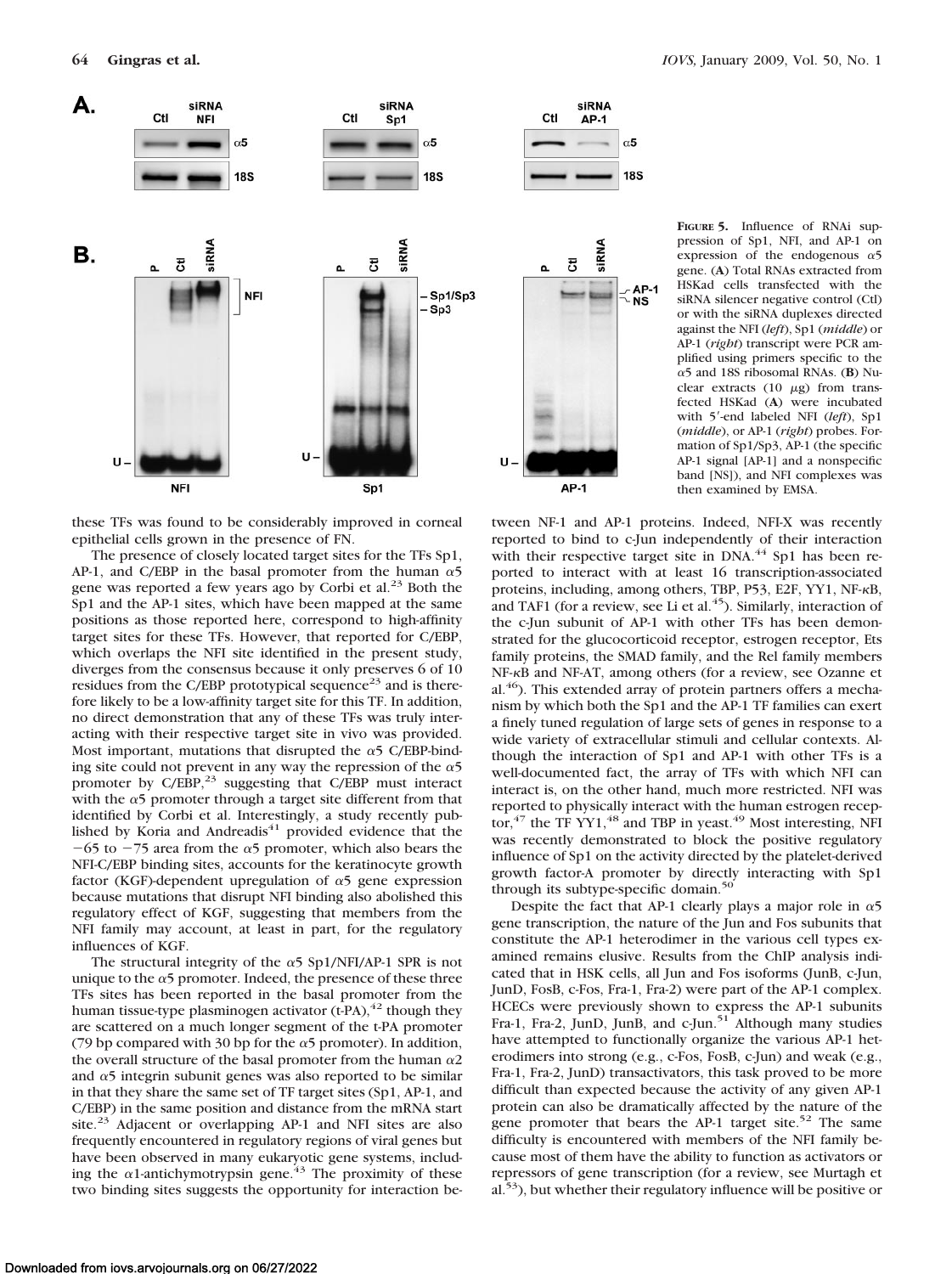

**FIGURE 6.** Occupancy of the  $\alpha$ 5 SPR by Sp1, NFI, and AP-1. (A) The  $\alpha$ 5.4 labeled probe was incubated with 0.3  $\mu$ L carboxymethyl-Sepharose-enriched NFI, either alone *(lane 2)* or with increasing amounts (0.3–2.0 L) of recombinant Sp1 (*lanes 3– 6*). Formation of DNA/protein complexes was then monitored by EMSA on a 6% native gel. *Lane 1*: labeled probe alone. U, free probe. (**B**) Same conditions except that the experiment was conducted with both Sp1 (constant at  $0.3 \mu L$ ) and AP-1 (increasing from  $0.3$  to 2.0  $\mu$ L). (C) The  $\alpha$ 5.4 probe was incubated with NFI, Sp1, or AP-1 either individually (*lanes 2-4*) or in combination (NFI and AP-1, *lane 5*; Sp1 and AP-1, *lanes 6 –9*). Antibodies against Sp1 and AP-1 were then added individually (*lanes 7, 8*) or in combination (*lane 9*). The position of slow-migrating complexes resulting from the recognition of the probe by NFI and AP-1  $(\emptyset)$  or Sp1 and AP-1  $(\Omega)$  is indicated, along with those resulting from the binding of any single TF. *Lane 1*: Labeled probe alone (P). (**D**) Same conditions as in (A) except that the experiment was conducted using NFI (increasing from  $0.3$  to  $2.0 \mu L$ ) and AP-1 (constant at  $1.0 \mu L$ ). (**E**) Same conditions as in (**C**) except that the supershift experiment was conducted using antibodies against NFI and AP-1 on the Ø complex. (**F**) A reaction mixture containing the  $\alpha$ 5.4 probe incubated with constant amounts of AP-1 and Sp1 (both at 1.0  $\mu$ L) was added increasing concentrations (0.5–2.0  $\mu$ L) of NFI. Formation of the NFI/AP-1 (Ø) or Sp1/AP-1 ( $\Omega$ ) multiprotein complexes was then tracked by EMSA.

negative remains in good part dictated by the type of cell examined and the gene promoter they regulate.

Culturing RCECs in the presence of FN considerably improved the nuclear stability of Sp1, NFI, and AP-1, but distinctions were observed as the cell density was changing. At low confluence, a condition in which cell adhesion and migration are predominantly increased, FN caused a dramatic increase in the DNA-binding properties of AP-1 that clearly predominated over Sp1 and NFI. As the cell density increased toward postconfluence, a dramatic shift toward predominance by NFI rather than AP-1 occurred. We have already provided evidence that Sp1 and NFI responded positively to the presence of FN in primary cultured cells.<sup>24,54</sup> In support of our results, FN was recently reported to stimulate the expression of MMP-9 through increased AP-1/DNA binding and c-Fos protein expression through ERK and PI3K signaling pathways in proliferative H1838 human cells.<sup>55</sup> The density-dependent extinction of TFs such as those discussed in this study, combined with the FN-mediated increase in the expression of transcriptional suppressors such as NFI, represent extremely efficient and powerful devices for the recently reepithelialized wound to moderate the proliferative rate of its constituting epithelial cells. In addition to the cell-density effect, other factors, such as the variation in the composition of the ECM that occurs during the wounding process, may contribute to the change in the properties of corneal epithelial cells. Indeed, FN, whose staining is absent in the BM of normal corneas, becomes massively secreted within hours of damage to the corneal epithelium,<sup>13,56</sup>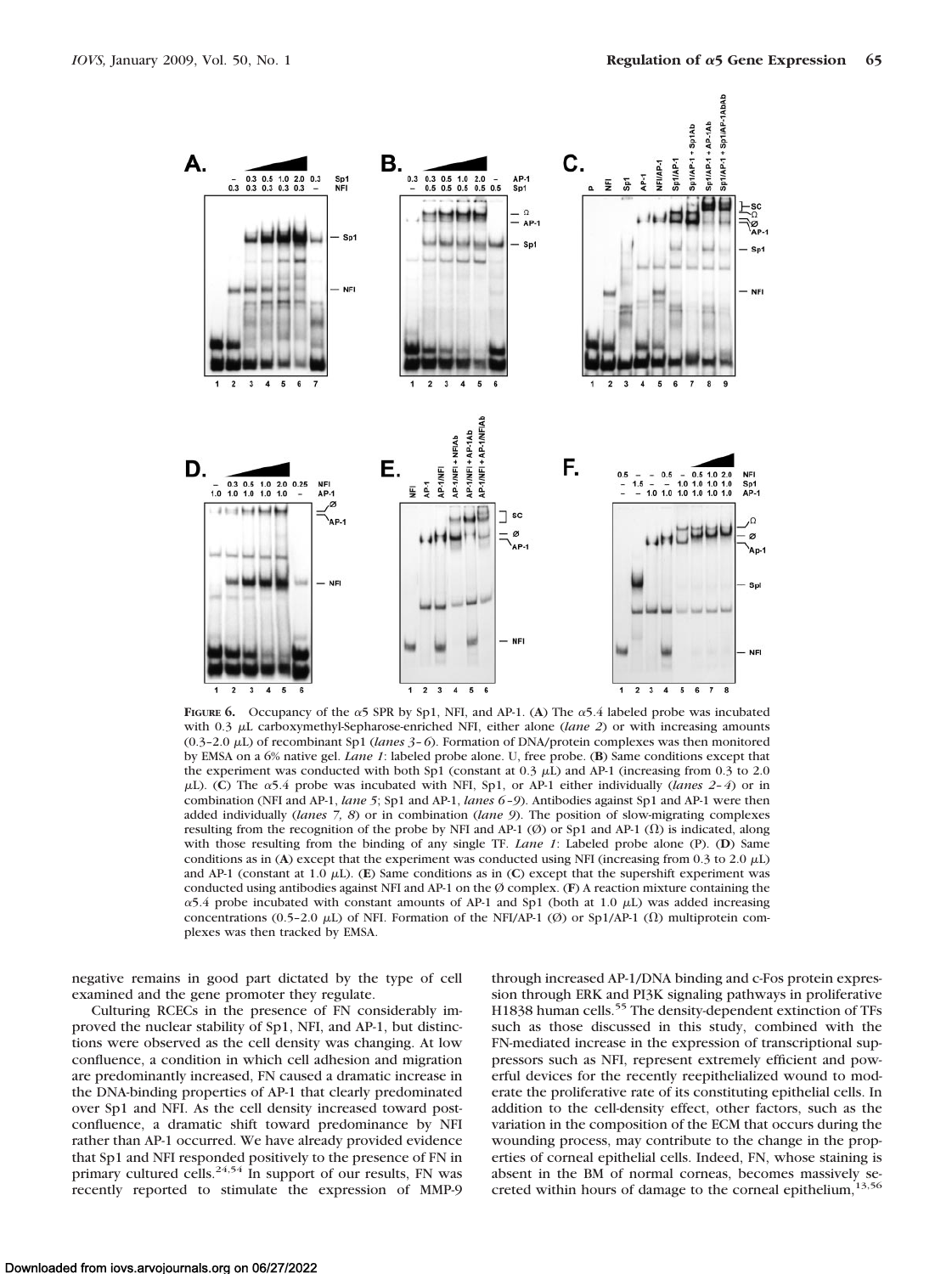

**FIGURE 7.** Cell-density dependent influence of FN on DNA binding of Sp1, NFI, and AP-1. (**A**) RCECs were grown to 50% or 80% confluence or to postconfluence for 5 days (C5d) on BSA- or FN-coated plates and then were used for preparation of nuclear extracts. Proteins  $(7.5 \mu g)$ from each cell culture condition were incubated with Sp1, AP-1, and NFI-labeled probes, and DNA-protein complexes were examined by EMSA. (**B**) RCECs seeded at varying cell densities on BSA- or FN-coated plates were transfected with the plasmid  $-92\alpha$ 5-CAT and harvested 48 hours later, and CAT activities were determined. Values are expressed as the ratio of the CAT activity from cells grown in the presence of FN over that from cells grown on BSA  $(+FN/-FN)$  when activation was observed on FN or as the opposite  $(-FN/+FN)$  when repression occurred on FN.

which precisely coincides with activation of the migration and proliferation properties of basal epithelial cells. Conversely, as epithelial cells completely cover the damaged corneal surface and cell proliferation and migration are no longer required, FN expression and secretion are turned off but that of LM is turned on because the BM stains strongly for this ECM component 48 hours after corneal injury.13 These clinical findings suggest that FN may promote cell migration and proliferation in response to tissue injury, whereas LM would signal exactly the opposite by restricting both these properties and forcing the cells to progress to growth arrest or to differentiate. Interestingly, though FN is strictly reported to increase cell migration and proliferation at low cell density, LM is often associated with growth arrest of normal cells and cancer cells.<sup>57,58</sup> Through interaction with its corresponding integrin receptor  $\alpha$ 6 $\beta$ 4, LM recently has been reported to cause a dramatic extinction of Sp1 in RCECs and HCECs.<sup>36</sup> Therefore, the secretion of LM concurrent with the degradation of FN during the wounding process may signal to epithelial cells the proper time to stop migrating by inducing the degradation of key TFs by the proteasome, such as Sp1, and thereby shutting down expression of a large number of genes required for cell adhesion and proliferation.

#### *Acknowledgments*

The authors thank Nancy Dallaire and Isabelle Paradis for technical assistance with the LMPCR, and Israël Martel (LOEX, Hôpital du SaintSacrement du CHA, Québec, QC, Canada) for providing the primary cultures of HSKs.

#### *References*

- 1. Wilson SE, Mohan RR, Mohan RR, Ambrosio R Jr, Hong J, Lee J. The corneal wound healing response: cytokine-mediated interaction of the epithelium, stroma, and inflammatory cells. *Prog Retin Eye Res.* 2001;20:625– 637.
- 2. Nishida T, Tanaka T. Extracellular matrix and growth factors in corneal wound healing. *Curr Opin Ophthalmol.* 1996;7:2–11.
- 3. Carrier P, Deschambeault A, Talbot M, et al. Characterization of wound reepithelialization using a new human tissue-engineered corneal wound healing model. *Invest Ophthalmol Vis Sci.* 2008; 49:1376 –1385.
- 4. Clark RA, Lanigan JM, DellaPelle P, Manseau E, Dvorak HF, Colvin RB. Fibronectin and fibrin provide a provisional matrix for epidermal cell migration during wound reepithelialization. *J Invest Dermatol.* 1982;79:264 –269.
- 5. Desmouliere A, Chaponnier C, Gabbiani G. Tissue repair, contraction, and the myofibroblast. *Wound Repair Regen.* 2005;13:7–12.
- 6. Dua HS, Gomes JA, Singh A. Corneal epithelial wound healing. *Br J Ophthalmol.* 1994;78:401– 408.
- 7. Gipson IK, Inatomi T. Extracellular matrix and growth factors in corneal wound healing. *Curr Opin Ophthalmol.* 1995;6:3–10.
- 8. Imanishi J, Kamiyama K, Iguchi I, Kita M, Sotozono C, Kinoshita S. Growth factors: importance in wound healing and maintenance of transparency of the cornea. *Prog Retin Eye Res.* 2000;19:113–129.
- 9. Laplante AF, Germain L, Auger FA, Moulin V. Mechanisms of wound reepithelialization: hints from a tissue-engineered reconstructed skin to long-standing questions. *FASEB J.* 2001;15:2377– 2389.
- 10. Stepp MA, Spurr-Michaud S, Gipson IK. Integrins in the wounded and unwounded stratified squamous epithelium of the cornea. *Invest Ophthalmol Vis Sci.* 1993;34:1829 –1844.
- 11. Stenn KS, Malhotra R. Epithelialization. In: Cohen KI, Diegelmann RF, Lindblad WJ, eds. *Wound Healing: Biochemical and Clinical Aspects*. Philadelphia: WB Saunders; 1992;115–127.
- 12. Cavani A, Zambruno G, Marconi A, Manca V, Marchetti M, Giannetti A. Distinctive integrin expression in the newly forming epidermis during wound healing in humans. *J Invest Dermatol.* 1993; 101:600 – 604.
- 13. Murakami J, Nishida T, Otori T. Coordinated appearance of beta 1 integrins and fibronectin during corneal wound healing. *J Lab Clin Med.* 1992;120:86 –93.
- 14. Takamiya M, Kumagai R, Nakayashiki N, Aoki Y. A study on mRNA expressions of fibronectin in dermal and cerebral wound healing for wound age estimation. *Leg Med (Tokyo).* 2006;8:214 –219.
- 15. Kossmehl P, Schonberger J, Shakibaei M, et al. Increase of fibronectin and osteopontin in porcine hearts following ischemia and reperfusion. *J Mol Med.* 2005;83:626 – 637.
- 16. Gillis SE, Nagy LE. Deposition of cellular fibronectin increases before stellate cell activation in rat liver during ethanol feeding. *Alcohol Clin Exp Res.* 1997;21:857– 861.
- 17. Alonso J, Mampaso F, Martin A, Palacios I, Egido J. Changes in the pattern of fibronectin mRNA alternative splicing in acute experimental mesangioproliferative nephritis. *Lab Invest.* 1999;79:185– 194.
- 18. Labat-Robert J, Szendroi M, Godeau G, Robert L. Comparative distribution patterns of type I and III collagens and fibronectin in human arteriosclerotic aorta. *Pathol Biol (Paris).* 1985;33:261– 265.
- 19. Vigneault F, Zaniolo K, Gaudreault M, Gingras ME, Guerin SL. Control of integrin genes expression in the eye. *Prog Retin Eye Res.* 2007;26:99 –161.
- 20. Rajagopal S, Huang S, Albitar M, Chakrabarty S. Control of fibronectin receptor expression by fibronectin: antisense fibronectin RNA downmodulates the induction of fibronectin receptor by transforming growth factor beta1. *J Cell Physiol.* 1997;170:138 – 144.
- 21. Huang S, Varani J, Chakrabarty S. Control of AKR fibroblast phenotype by fibronectin: regulation of cell-surface fibronectin binding receptor by fibronectin. *J Cell Physiol.* 1994;161:470 – 482.